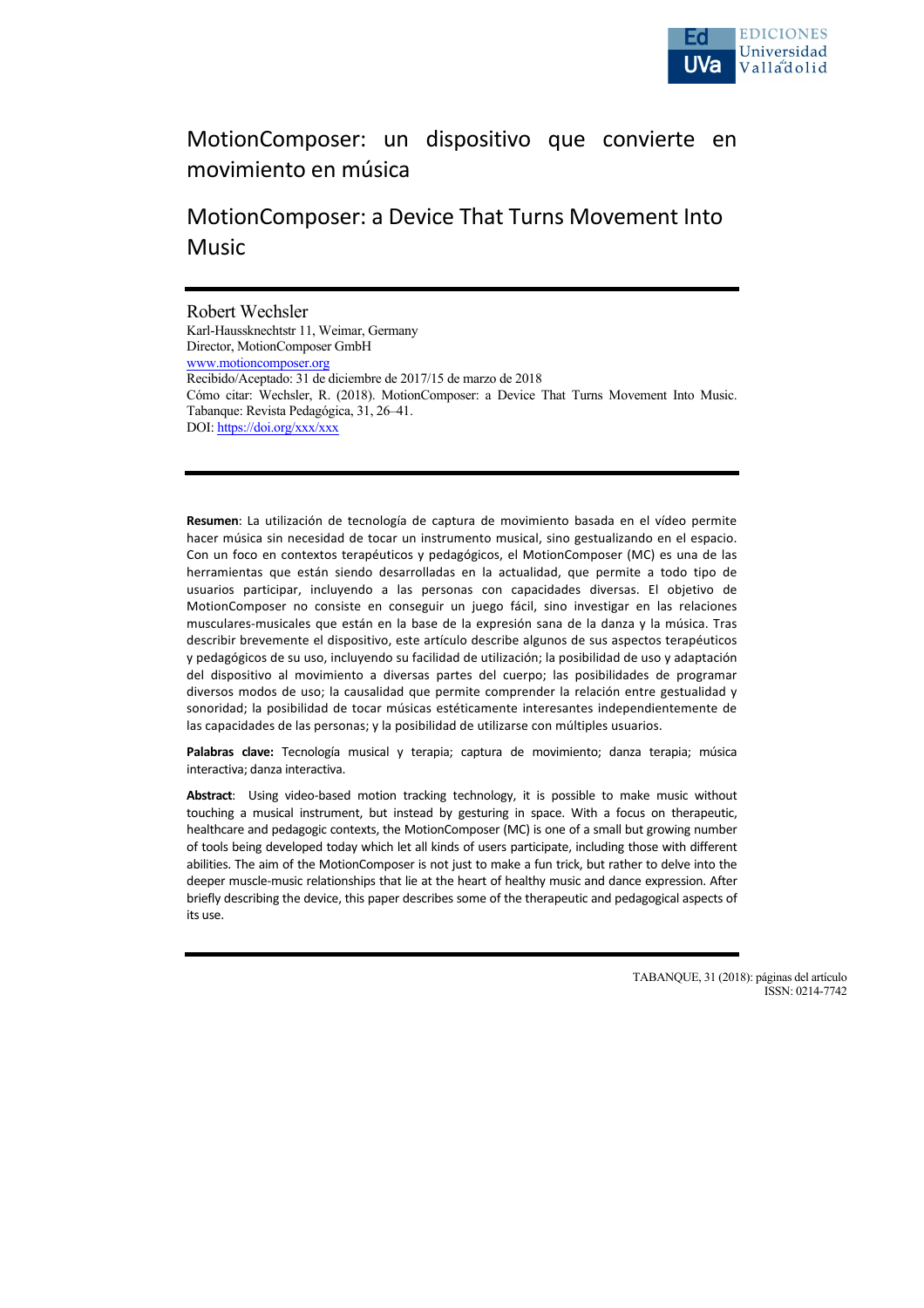**Keywords:** Music Technology and Therapy; Motion Tracking; Dance Therapy; Interactive Music; Interactive Dance.

**Sumario**: 1. Introducción. 2. Diseño. 3. Cómo se utiliza MC en terapia y educación? 4. Resultados. 5. Conclusiones, interrogantes y planes de futuro.

**Summary**: 1. Introduction. 2. Design principles. 3. How is the MC used in therapy and education? 4. Results. 5. Conclusions, questions and future plans.

Using video-based motion tracking technology, it is possible to make music without touching a musical instrument, but instead by gesturing in space. With a focus on therapeutic, healthcare and pedagogic contexts, the MotionComposer (MC) is one of a small but growing number of tools being developed today which let all kinds of users participate, including those with different abilities. The aim of the MotionComposer is not just to make a fun trick, but rather to delve into the deeper muscle-music relationships that lie at the heart of healthy music and dance expression. After briefly describing the device, this paper describes some of the therapeutic and pedagogical aspects of its use.

#### **1.INTRODUCTION**

The MotionComposer (MC) is a device being developed by a team based in Weimar, Germany (the project was part of Bauhaus University, but is now independent). The team's director, the author of this paper, began this project through his work with the Palindrome Dance Company, which in the 1990's became specialized in interactive performance – using sensors and computers to let dancers create, or shape the music directly through their movements in space. In 2010, Alicia Peñalba, a researcher at Valladolid University, approached him with the idea to use this technology to work with persons with other abilities. This was the genesis of the MotionComposer, which began with a workshop with children at Centro Obregón de Parálisis Cerebral in Valladolid, Spain (reported on by Peñalba and Wechsler, 2010).

By turning movement into music, the MC allows anyone to play music. But to think of this device merely as an "easy-to-play musical instrument" misses a larger point. When music is associated with expressive movement, it triggers deeply-felt sensations and these can play an role in therapy, health and well-being.

Human beings have been dancing and making music for 50,000 years (Higham, 2012), possibly longer than there has been human language. Music and dance involve areas of the brain thought of as more primitive than those used for speech and cognitive reasoning. Although we may hear music with our ears, it engages us in a deeper way. The Neuroscientist Daniel Levitin writes: "Rhythm

TABANQUE, 31 (2018): páginas del artículo ISSN: 0214-7742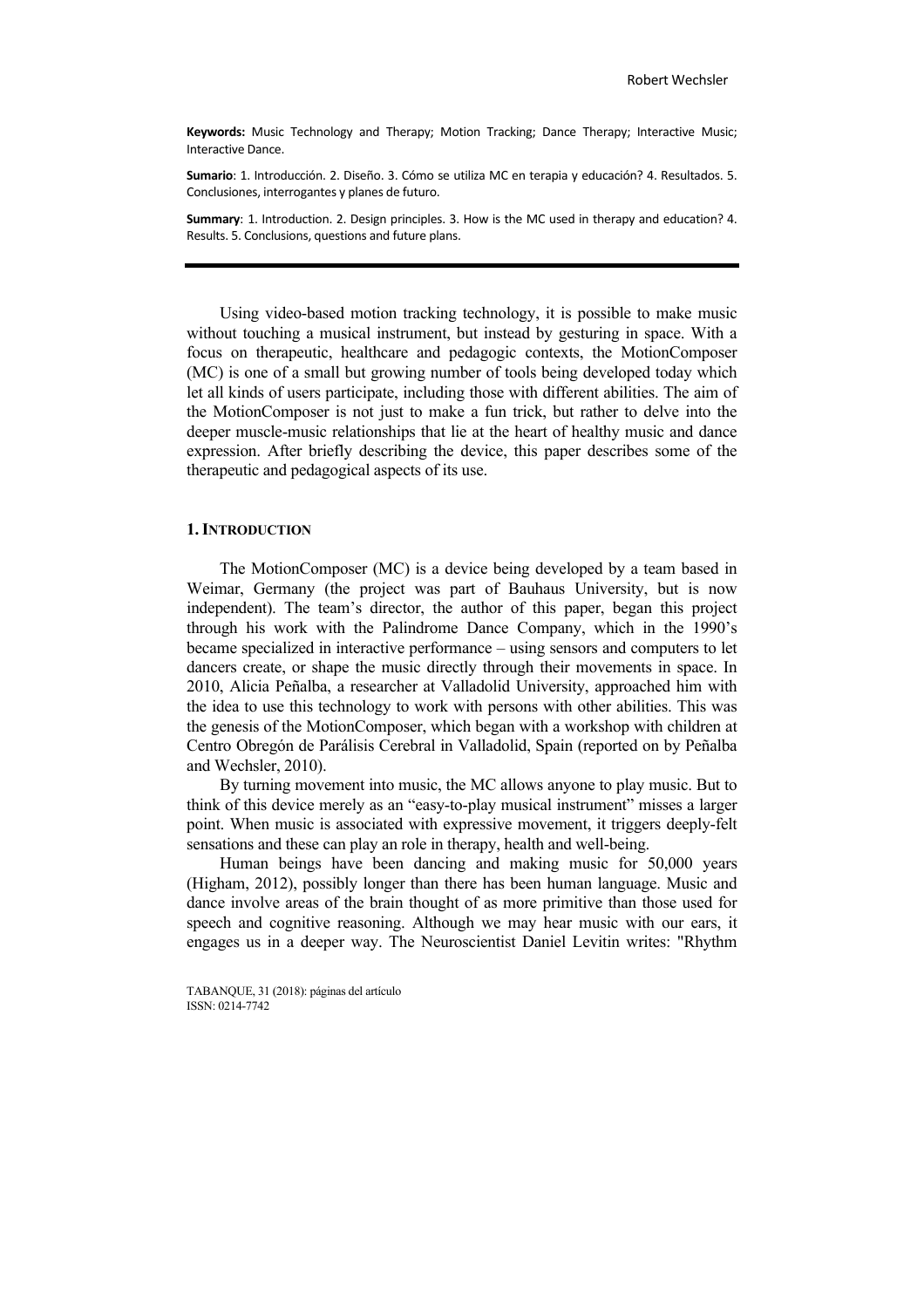stirs our bodies. Tonality and melody stir our brains (...) bridging our primitive cerebellum and our evolved cerebral cortex." (Levitin 2006, p. 263). Or, as Nietzsche said, "We hear music with our muscles."<sup>1</sup>

"I've got the music in me", sings the pop star<sup>2</sup>. This sensation is known to almost everyone and represents a form of synesthesia, a sensory confusion between what is being heard, and what is felt in the proprioception of shapes, movement and rhythms of the body. Though a confusion, it is certainly a pleasurable one! It stimulates us in a way that promotes health, both when we are alone, and as a part of a shared social activity (Stuckey & Nobel, 2010; Four, 2002; Murcia & Kreutz, 2012).

## **1. 1. Product history and current status**

The MotionComposer2.0 was built by IMM Electronics GmbH and sold from 2015 until July 2017. Approximately 20 units were sold to institutions and centers for persons with other abilities. Together with frequent workshops, these "test users" are providing information about its use and potential markets. Current work is focused on the development of the next version of the device, the MotionComposer3.0, whose release it to the open market is planned for early in  $2019.3$ 

#### **1. 2. Comparable products**

Over the past decade, there has been an increasing interest in motion tracking technology for therapeutic, healthcare and pedagogy-oriented fields. For Assisted and Augmented Communication (AAC) applications, a number of remarkable new tools have emerged, for example, those based on tracking eye-movement as a way of controlling a computer, which is then used to trigger the playback of sampled speech, essentially enabling speech through eye movement. (The dominant company building such devices is Tobii (Levine, 2012).

Other examples of movement-into-sound technologies directed towards persons with other abilities include Soundbeam (Swingler, 1998), L'orge sensoriel (Picotin, 2010), MusicGlove (Friedman et al., 2014) and the Shakers system developed at STEIM by Baalman et al. (2016). MIDIGRID (Kirk et al., 1994), ORFI (Stensæth & Ruud, 2014), WaveRider (Paul & Ramsey, 2000) and the Movement-to-music (MTM) system (Tam et al., 2007) are examples of other tools that turn movement into music (using non video-based technologies).

<sup>&</sup>lt;sup>1</sup> Oliver Sacks attributes this quote to Nietzsche on page 11 of "Der einarmige Pianist: Über Musik und das Gerhirn", Rowohlt, 2008. weltwoche-ausgabe-372012.html. <sup>2</sup> "I've Got the Music in Me" is a song by The Kiki Dee Band. It was written in 1973 by Bias

Boshell, https://en.wikipedia.org/wiki/I%27ve\_Got\_the\_Music\_in\_Me, accessed 28.12.17.

<sup>&</sup>lt;sup>3</sup> See http://www.motioncomposer.com. The author of this article is the project's leader.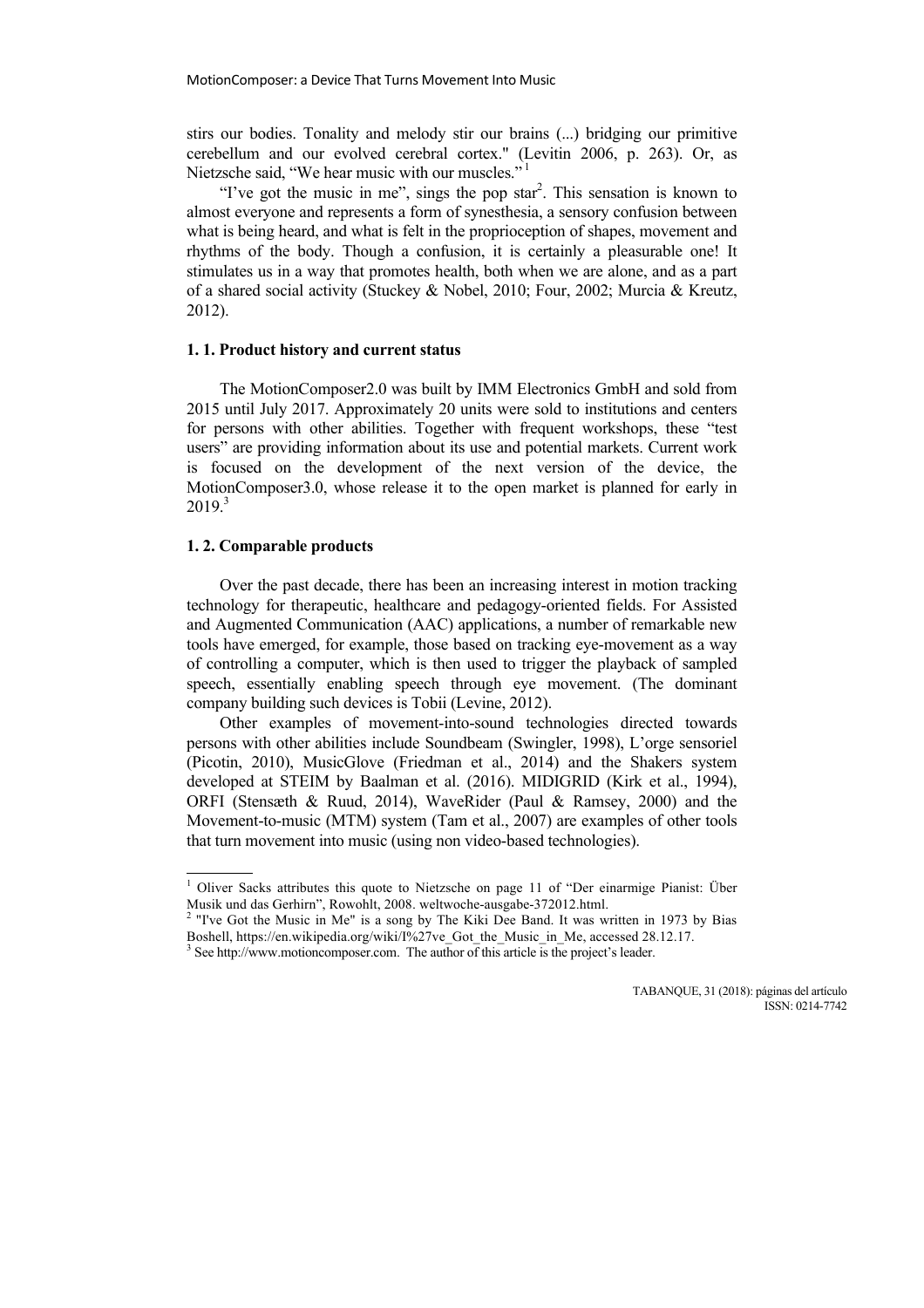General purpose video-based motion tracking systems like EyeCon (Weiss, 2008) and EyesWeb XMI (Camurri et al., 2007) also enable movement-to-sound interactive environments, and have been used with success for therapeutic purposes (Peñalba & Wechsler, 2010; Camurri et al., 2003a). Indeed the MC team has used both systems extensively<sup>4</sup>.

What the MotionComposer offers uniquely, is an extremely low entry fee – it can be set-up within minutes, and played satisfyingly by virtually anyone. It offers high resolution -- the blinking of the eyes is sufficient to play sounds – and has intuitive mappings and a wide range of high-quality sound worlds.

## **1. 3. Workshops and studies**

Between 2010 and 2017 the MC team conducted around 50 workshops with persons 4 to 90 years old, and including those with a variety of abilities, including persons with Rett Syndrome, Cerebral Palsy, Alzheimer's, Parkinson's, quadriplegia, blindness, deafness, autism and others.<sup>5</sup> Some of the accumulated  $\epsilon$ xperiences have been written about $\epsilon$ , and numerous video excerpts are available on-line.7

One study has been conducted by Peñalba and associates concerning "several types of interaction achieved through MC in individuals with differing characteristics in terms of age, disability, gender, training background, experience, etc., by focusing on both standardization and diversity." (Peñalba et al. 2015; Peñalba, 2015, p.1).

## **2. DESIGN PRINCIPLES**

Bergsland and Wechsler (2017) identify certain design principles used in the MC. These can be summarized as follows:

## **2. 1. Inclusion**

Inclusion is the primary design principle of the MC (Bergsland & Wechsler, 2017). The designers are dedicated to assuring that users with all sorts of abilities are able to make music, alone or with others, and on an equal or almost equal footing. In other words, the project is aligned with concepts such as 'universal design' and 'design for all', which ultimately rest on philosophical/ethical ideas of equality and democracy (Iwarsson & Ståhl, 2003, p. 61).

 $4$  Ibid.

 $<sup>5</sup>$  Ibid. There is a list of workshops at http://www.palindrome.de/sites MC.</sup>

 $^6$  http://motioncomposer.de/#section-what-is-mc.<br> $^7$  https://vimeo.com/album/3993460

TABANQUE, 31 (2018): páginas del artículo ISSN: 0214-7742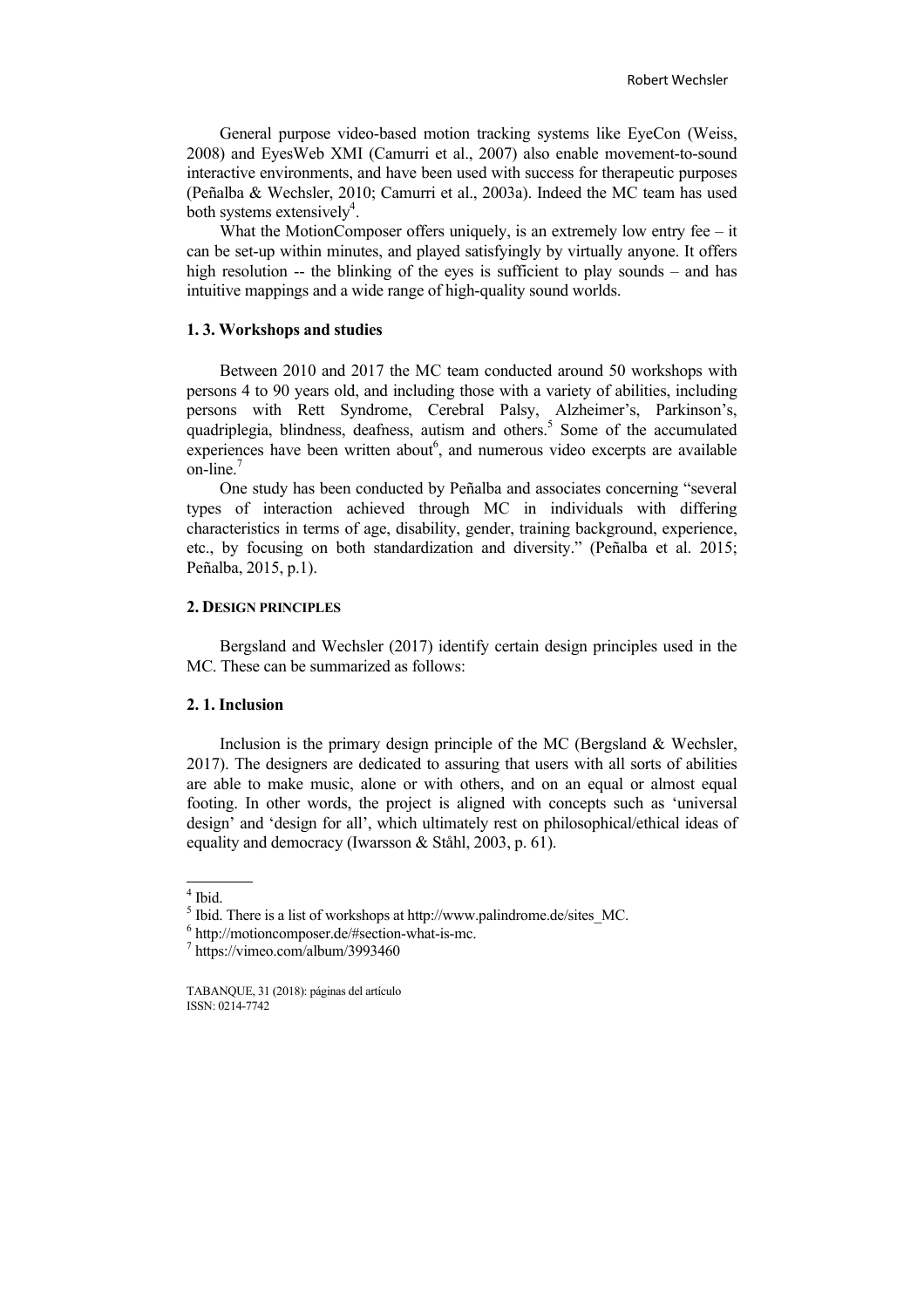In order to facilitate inclusion, the MC should:

#### **2. 1. 1. Be easy to use**

Both for the player, the teacher and the therapist or teacher, the MC must be easy to use. It should work effortlessly and off a minimum of buttons to press<sup>8</sup>. In addition to choosing one of six "musical environments", and the selection of Mode (mentioned above), the user interface offers a slider to control volume and one to control sensitivity. The sensitivity slider controls how much movement is needed to play the sounds. Thus, persons who move a lot, can achieve a similar result as those who move very little.

## **2. 1. 2. Be possible to play using different body parts**

The MC allows many different body parts and kinds of movement to be used. The philosophy, which is inspired by the work of Cage and Cunningham, is that all sounds have the potential to be music, and all human movement has the potential to be dance<sup>9</sup>. Movements as different as blinking one's eyes, shaking one's head, moving one's hips, waving an arm, finger movements and falling to the floor can render interesting musical results with the MC (Bergsland & Wechsler, 2016). This opens up the possibilities of expression for persons with a limited movement range and control, for example due to dementia, paralysis, hypertonic or hypotonic cerebral palsy or limited motor control.

This flexibility is made possible by using Quantity of Motion (QoM), a common and easily calculated parameter in video tracking involving frame subtraction (the comparison of consecutive video images) which represents the dynamic qualities of many kinds of movements (Camurri et al., 2003b; Camurri & Moeslund, 2010, p. 247). As the term implies, the parameter refers to the amount of movement in the field-of-view of the camera, rendering small movements into small values and large movements into large values. The MC music software, then further refines this analysis through mapping. For example, a small movement might be interpreted as a small sound, let us say the chirp of a bird. As the QoM increases, the same chirp sound might become *louder*. But alternatively, we might also hear *more birds*, or indeed the sound of *a larger bird*, such as a crow instead of a sparrow. Such complexity in sounds and mapping can improve the intuitiveness

 $8$  Since most users want ease-of-use, the normal MC3 will be a "closed system", offering very few control options to the user. However, since some users want the power to modify the system, for example to use the MC's motion tracking to control their own music-making devices or software, a more powerful "Pro-version" of the MC3 will also be available. <sup>9</sup> These are well-recognized principles in the oeuvres of composer John Cage and

choreographer Merce Cunningham. The author was a student of Cunningham and Cage in New York in the 1980's (http://motioncomposer.de/#section-our-team).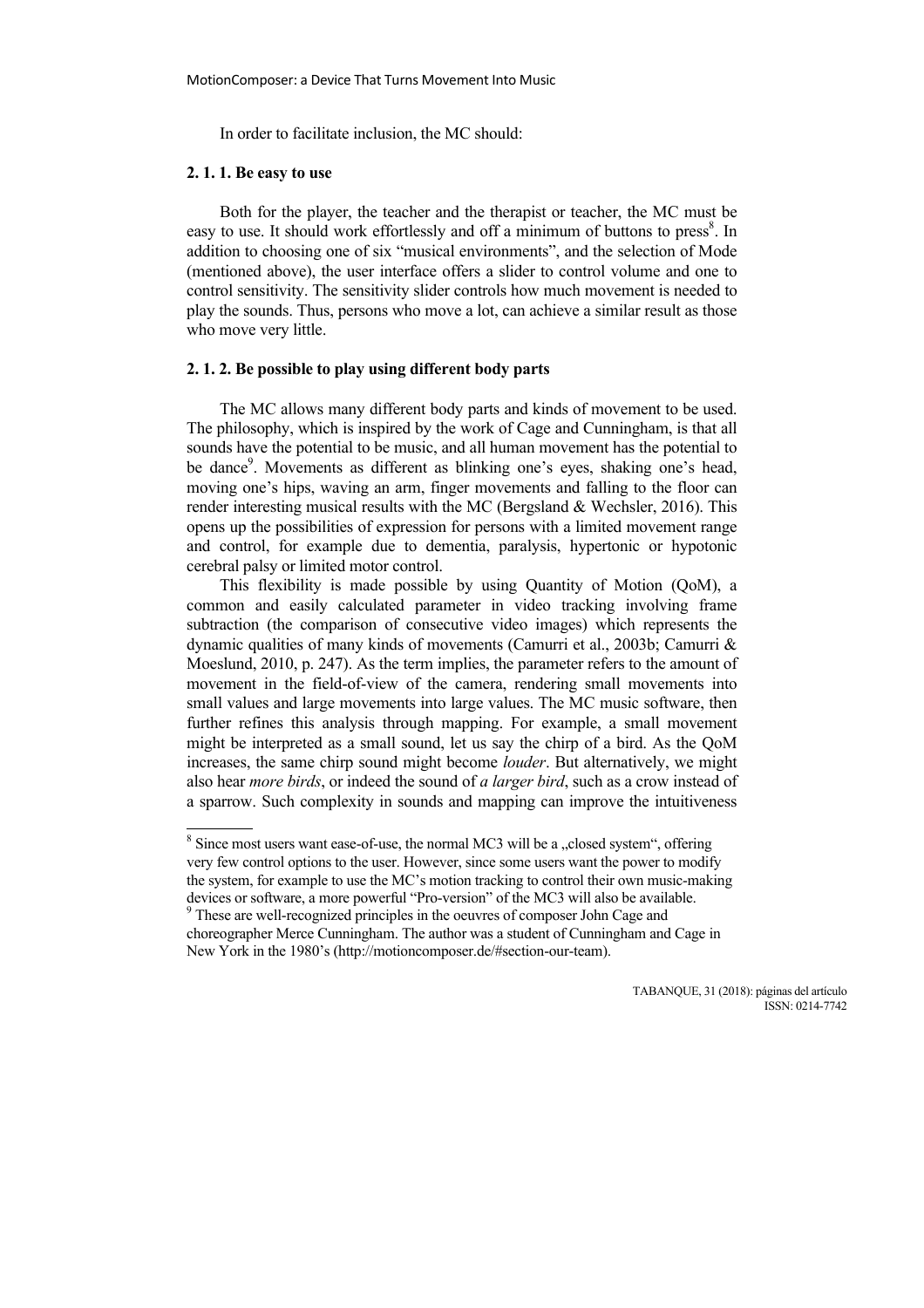of the user experience and, in this way, result in greater pleasure and longer usesessions, or at least so it is hoped.

## **2. 1. 3. Be playable in different 'modes of use'**

The MC allows for different modes of use. For example, for users who can move through the room, one can select a mode in which the notes of a piano are played *across the room*, with the low notes on the left side of the room, and high notes to the right. Alternatively, one can choose a mode in which notes are arranged vertically, with low notes close to the floor and the highest notes overhead. Of course, many persons can neither move through the room, nor raise their hands over their head, thus there is a mode in which the piano is played purely by movement, or QoM. In this case, the melodies that one can play are similar to the other modes of use. The difference lies in the musical features that the player can control. For example, although the QoM mode does not allow for a precise selection of notes, one can nevertheless change the key and scale of the music by making pauses of different lengths. Also, the timing of the notes and chords remains completely under the player's control.

The key issue is not how *much* control a player has, but rather that whatever control they do have is convincing (see the section on causality, below) and musically significant.

#### **2. 1. 4. Provide clear causality**

It is important that the player get the sense that his or her movements are causing the music – with no explanation required – despite the fact that there is no physical contact between the user and the instrument. This may sound like a small matter, but in fact it is not. Unless the motion tracking, mapping, and sound choices are made with care, the sense of causality can be lost. There are a number of issues causality, some could be described as psychological, some artistic and some technical.

One technical issue is latency, meaning the amount of time that passes between making a gesture, and hearing the resulting sound. There is research showing how temporal contiguity affects the perceived causality between two events (Gruber et al., 1957; Mäki-Patola & Hämäläinen, 2004a). More specifically, latency in the form of a delayed auditory response, can negatively impact musical tasks, for example the ability to synchronize with an external beat (Aschersleben  $\&$ Prinz, 1997) or another player (Chafe & Gurevich, 2004), the ability to maintain a steady pulse (Pfordresher & Palmer, 2002; Dahl & Bresin, 2001) or the ability to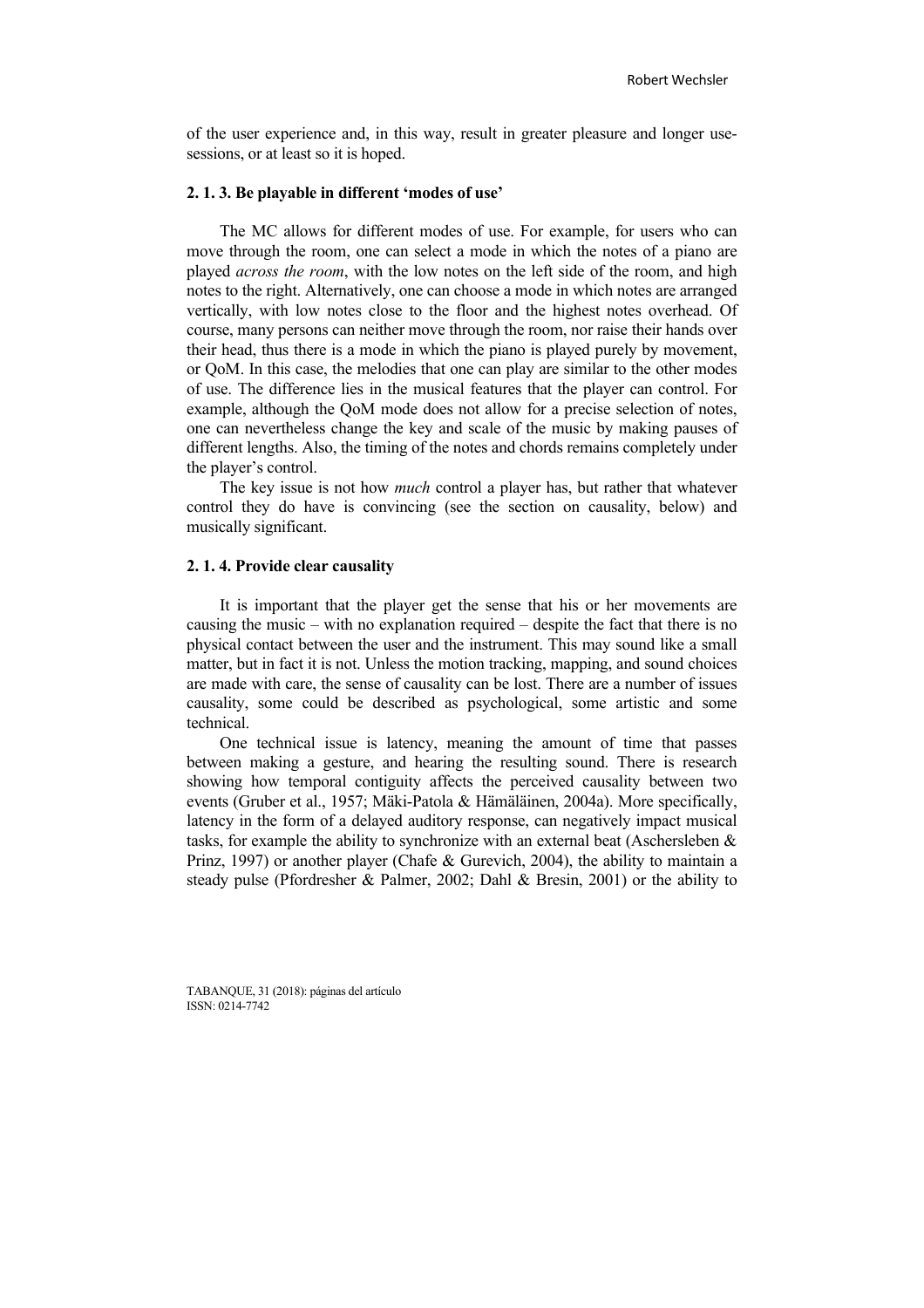match a target pitch (Mäki-Patola & Hämäläinen, 2004b)<sup>10</sup>. Furthermore, latency in new electroacoustic instruments can lead to the functionality of the instrument itself being interpreted as 'late' (Tarabella & Bertini, 2004), thus detracting from the performance quality of the music.

Causality, which can be described as a "Sense of Agency" (SoA) has important implications in cognitive psychology. "[SoA] is the experience of controlling both one´s body and the external environment" (Limerick et al., 2014, Front. Hum. Neuroscience), and can be seen as "the sense that I am the one who is causing or generating an action" (Gallagher, 2000), or "the experience of controlling one´s own actions and, through them, the course of events in the outside world" (Haggard, 2017, Nature Reviews Neuroscience).

#### **2. 1. 5. Sounds good no matter how it is played**

To play a violin, players need to acquire a basic level of skill in order to have stable dynamics and proper intonation. Thus the violin, like many instruments, requires considerable practice before a pleasant result can be expected. There are, however, instruments (including the MC) that have what is called a 'low entry fee'; this means that they can be played with little or no practice (Wessel & Wright, 2002). By basing the sound production on high-quality digital sampling, the perceived audio quality is independent of the user's skill in playing. Also, the MC uses algorithmic composition software to effectively pre-select the notes that will sound good together.

A technique known as "quantizing" is also used. This helps the player to play rhythmically by correcting errors in her or his timing. For example, if the player plays a note too early, then the sound is delayed slightly so that it occurs "in-beat" – at the time when it would be expected. If, on the other hand, the player's gesture is late, then software will either filter out the "wrong" note, delay it all the way until the next upbeat, or simply play it anyway, even though it is off-rhythm, on the assumption that an occasional wrong note will not destroy the overall rhythm. Thus, the resulting music always has a good beat.

## **2. 2. Dance is it!**

The MotionComposer is based on the principle that movement expression, or dance, is as important as musical expression. This should not be a stretch  $-$  in many music and dance traditions, there is an overlap between the two. Capoeira, for example, is a practice in Portuguese-speaking countries and it is as much a movement tradition as it is a musical one<sup>1</sup>

<sup>&</sup>lt;sup>10</sup> This review of research concerning the perception of latency is from Bergsland  $\&$ Wechsler (2017).

<sup>&</sup>lt;sup>11</sup> https://en.wikipedia.org/wiki/Capoeira.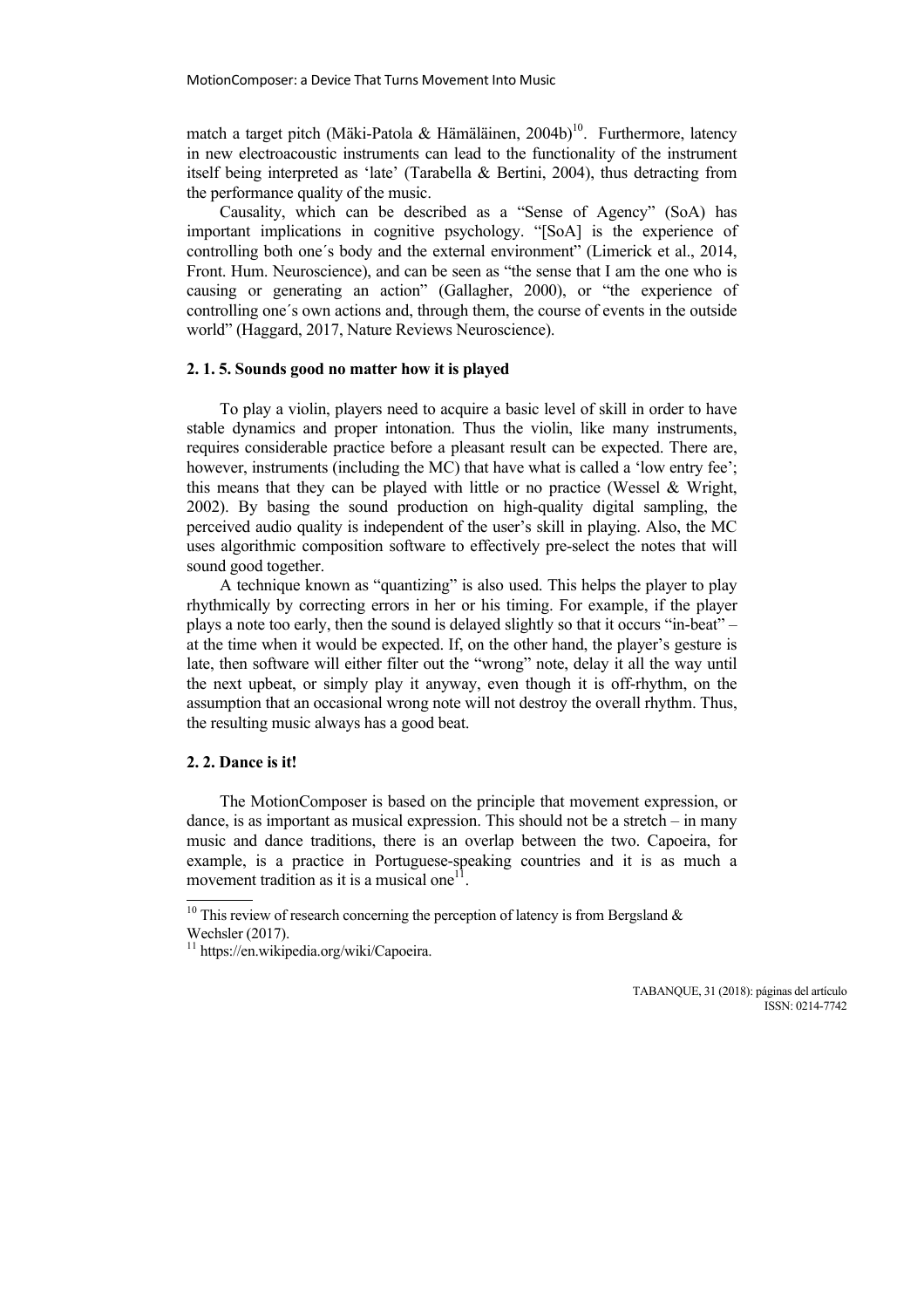When playing a traditional musical instrument, the player usually moves his or her extremities (fingers, hands and feet) to make the sounds. And yet, "The playing gesture itself may have fewer expressive qualities than the sound it produces. Dancers, on the other hand, move in response to the music. They express themselves through movements that are sound-accompanying rather than soundproducing. In combining these modes of expression, a feedback loop is implied: Movement generates music, and music generates still more movement" (Bergsland & Wechsler, 2017, p 28).

For the MC, this means mapping torso movements as well as extremities. Movements involving the center of the body, the so-called 'core muscles', are of great importance in dancing and indeed are sometimes seen as the source of its puissance. Finally, there is the importance of a strong pulse. A good groove tends to make people want to dance. In the MC, three of its six musical environments are based on or contain rhythmical music.

## **2. 3. Multiple users**

Dance and music are activities we like to share – either to perform in front of others, or to do in a group. One can point to the benefits of dancing in social relations, creating a sense of group cohesion and togetherness (Murcia & Kreutz, 2012, pp. 128-129). For the MC, however, this presents a challenge: when there are multiple users, causality becomes difficult, since it is difficult to perceive who is doing what. Nevertheless, some of the musical environments do offer two-person mode. As long as the music sounds are very different, there can be a communication-though-sound with the resulting benefit of increased social activity and fun.

A method used by workshop-leader Josepha Dietz, is to assemble a group in front of the device and have all move together. Then, she asks the group to freeze – to stop moving – and the music stops. Next, she will have one person and then the next dance solo, while the group remains still. Finally, she returns to the beginning, where all are moving at once. In alternating group movement and solos, she is able to build a "group energy" while at the same time having enough moments of *clear causality* to deliver the feeling that the users, collectively, are controlling the music (Dietz, 2016).

## **3. HOW IS THE MC USED IN THERAPY AND EDUCATION?**

There are many answers to this question. Both for persons with and without disabilities, music and dance take on many forms. Dietz (2016) and Bergsland & Wechsler (2016 and 2017) offer anecdotes (some documented with photos and videos) to describe how the MC can used. Some typical examples include:

TABANQUE, 31 (2018): páginas del artículo ISSN: 0214-7742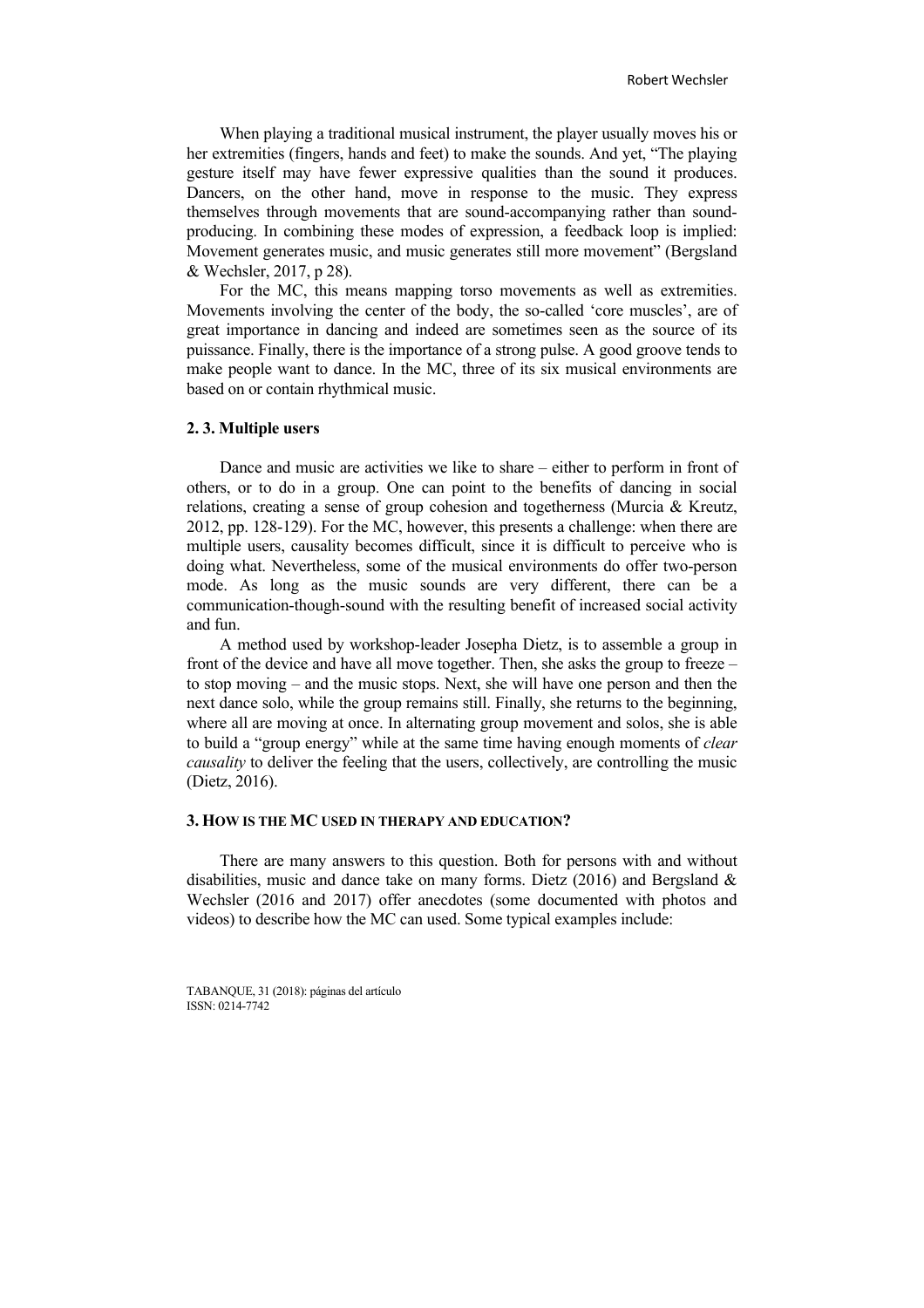## **3.1. Crossing the room**

Workshops often begin with playing a musical scale by crossing the room. Everyone can do this, even persons who must be pushed in a wheelchair. This serves two functions: 1) it introduces the rather unusual phenomenon that one's body in space can play music, and 2) it makes a performance in front of others, one in which all can succeed equally well, i.e. everyone can play every note on the scale, equally well. The scale in the MC can be changed; e.g. it is easy to hear the difference between a blues scale, a flamenco scale. The next step in the workshop might be to control the speed of playing (with the speed of moving), experiment with changes of directions, or add accents (chords or other instruments) by extending the arms or legs.

## **3.2. Movement to the floor**

Going to the floor and up again requires the large muscles of the torso and legs. Setting the mapping so that the music responds to the player's height is an good way to get players to move in strong and expressive ways. Persons who cannot do this movement might nevertheless be able to reach up from a mat on the floor and hear a similar effect. (Or, as described above, there are alternative ways to play the MC).

#### **3.3. Reaching out hands, controlling arm height**

One of the most effective ways to work with persons with severe movement disabilities is to use extended arm movements to play sounds. The workshop leader will often work by repeatedly moving the player's hands for them – helping them to play the sounds. After a period of time, it is not uncommon for the player to begin to make the same movements by themselves, in order to play the same pretty sounds that they just heard. This has been applied to persons with Rett Syndrome, for example, with remarkable results.

## **3.4. Bobbing, shaking and swinging movements**

Almost any sound can encourage movement based on QoM. Movements that repeat, like swinging, bobbing or shaking, will generate sounds that match the movement, and will thus have a clear causality. This, in turn, is often fun for the player, and encourages continued movement. By changing the sounds over time, the environment can be kept interesting (even while the mapping remains the same).

#### **3.5. Stillness and melodic timing**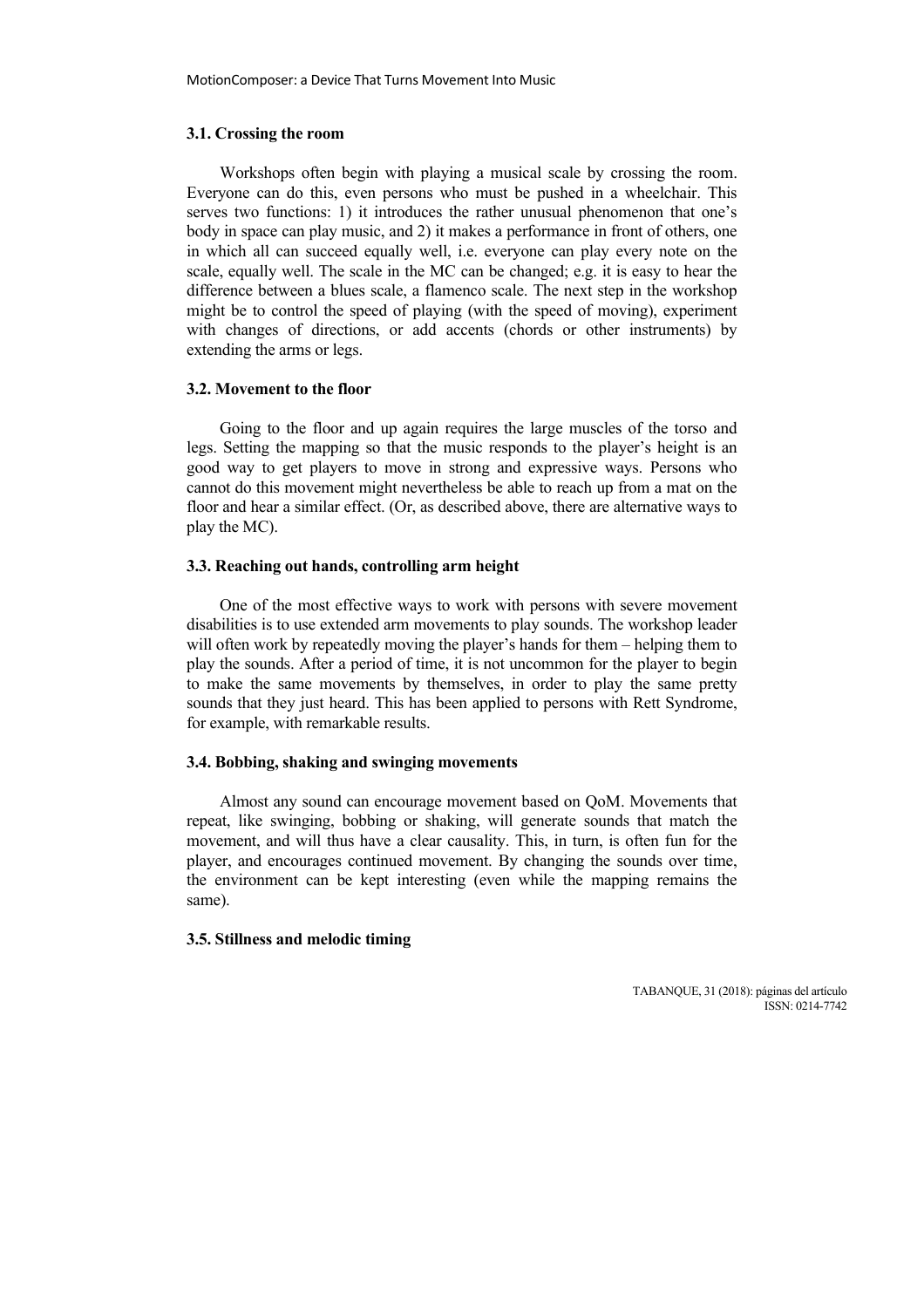It is through the use of silence that music has some of its strongest expression (Williamson, 2011). Players can easily generate dramatic pauses in the music simply by being still. This has been observed with children with Autism.

## **4. RESULTS**

It is well-established that movement is important to health and well-being (Laforge, 1999; Armstrong, 2009). It is also true that persons with disabilities disproportionately face social isolation and reduced physical activity as compared to their non-disabled counterparts (Sgun 2010). Since the joy and stimulation of dance and music encourage movement (Stuckey & Nobel, 2010; Four, 2002; Murcia & Kreutz, 2012), it is easy to see how a device like the MotionComposer can bring a health and well-being benefits to persons with different abilities.

The effect of dance and music on the spirit is perhaps more subtle and difficult to quantify, but anecdotal evidence seems to suggest that using the MC can be beneficial to mood (Bergsland & Wechsler, 2017; 2016; Dietz, 2016).

## **5. CONCLUSIONS, QUESTIONS AND FUTURE PLANS**

The MC stands out as a tool that can be used with broad inclusivity – including with persons with severe disabilities. These users include those who, for a variety of reasons, cannot express themselves verbally, but their engagement can nevertheless be judged on their facial expression and in other ways. Particularly once the MC3.0 is completed in 2019, systematic studies of its effects on users over longer periods of time are encouraged and would be supported by the developers.

It would, for example, be interesting to look at how regular, repeated use might be beneficial in ways that go beyond the benefits of 'increased movement'. For example, can users with low verbal or cognitive ability, nevertheless develop their musical abilities? Could we see improvements in expressivity of gestures and responsiveness? How then might the device be modified to allow for and encourage such development?

Not only could this be deeply satisfying for the player, but it could be interesting and beautiful for their friends, care-takers and for the public at-large.

## **BIBLIOGRAPHY**

Aschersleben, G., & Prinz, W. (1997). Delayed auditory feedback in synchronization. *Journal of Motor Behavior,* 29 (1), 35-46.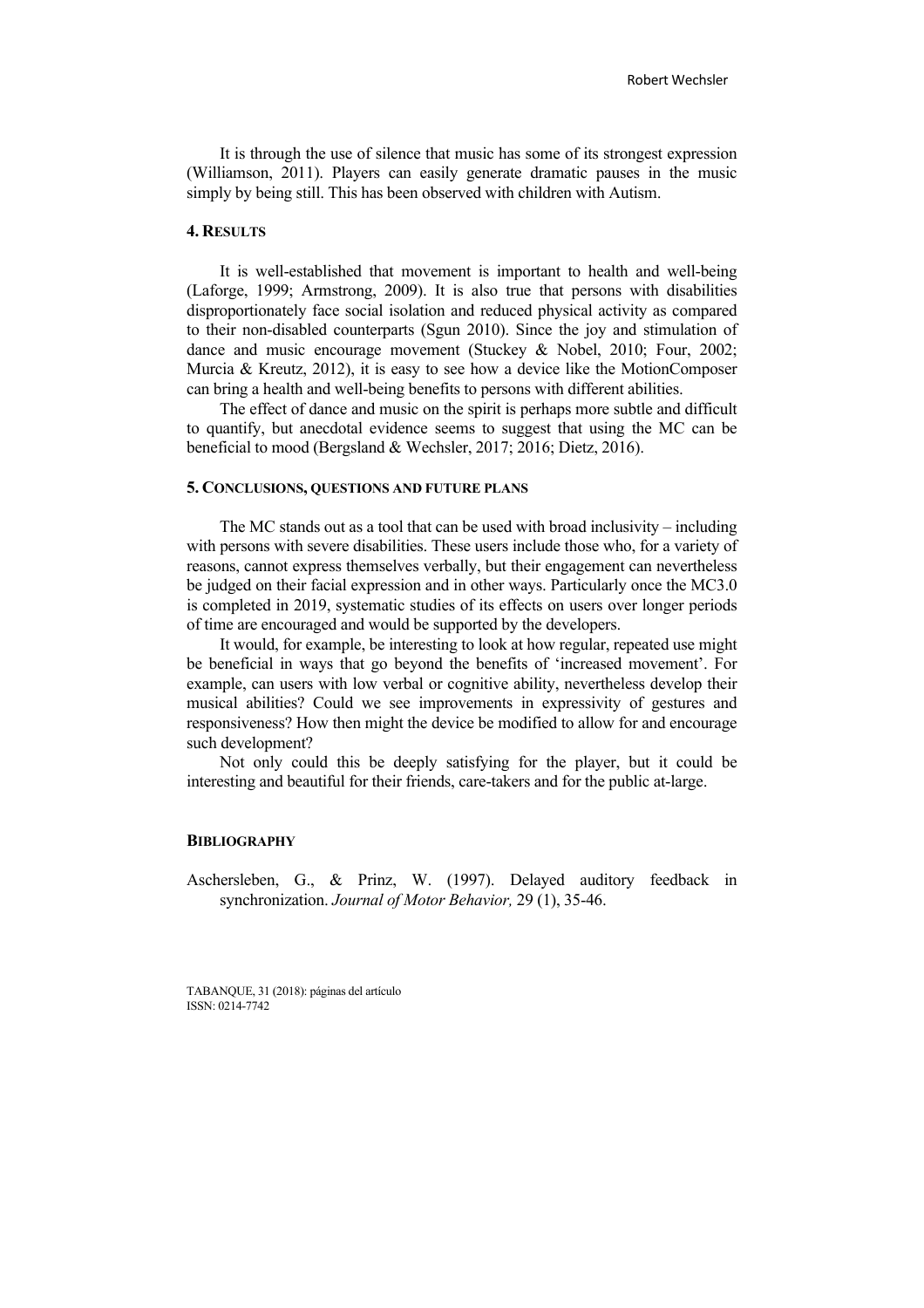- Baalman M., Lussana, M., Lavau, D., Palacio, P. Reus, Jr., & Wechsler, R. (2016). Touch Matters. *Proceedings of International MetaBody Forum (IMF)*, Madrid, 2016.
- Bergsland, A., & Wechsler, R. (2013). Movement-Music Relationships and Sound Design in MotionComposer, an Interactive Environment for Persons with (and without) Disabilities. *Proceedings of Re-New Conference of Digital Arts*, Copenhagen, 2013.
- Bergsland, A., & Wechsler, R. (2015). Composing Interactive Dance Pieces for the MotionComposer, a device for Persons with Disabilities. *Proceedings of the New Interfaces of Musical Expression NIME2015*, Louisiana State University, 20-24.
- Bergsland, A. (2015). Aspects of digital affordances: Openness, skill and exploration. Paper presented at the International MetaBody Forum (IMF), Weimar, March 2015.
- Bergsland, A. and Wechsler, R. (2016). Interaction design and use cases for MotionComposer, a device turning movement into music. *SoundEffects - An Interdisciplinary Journal of Sound and Sound Experience, special Edition on: Sound and Listening in Healthcare and Therapy.* Vol 5, No 1.
- Bergsland, A. and Wechsler, R. (2017). Issues and Strategies of Rhythmicality for MotionComposer. Proceedings of *MOCO 2017 : International Conference on Movement and Computing2017 - Movement and Computing Conference,* June 28-30, 2017, Goldsmiths, University of London.
- Camurri, A., & Moeslund, T.B. (2010). Visual Gesture Recognition: From Motion Tracking to Expressive Gesture. In Godøy, R.I. and Leman, M. Musical Gestures. *Sound, Movement and Meaning.* London: Routledge.
- Camurri, A., Coletta, P., Varni, G., & Ghisio, S. (2007). Developing multimodal interactive systems with EyesWeb XMI. *Proceedings of the 7th International Conference on New Interfaces for Musical Expression*, New York.
- Camurri, A., Lagerlöf, I., & Volpe, G. (2003). Recognizing emotion from dance movement: comparison of spectator recognition and automated techniques. In *International Journal of Human-Computer Studies*, 59, p.213-225.
- Camurri, A., Mazzarino, B., Volpe, G., Morasso, P., Priano, F., & Re, C. (2003). Application of multimedia techniques in the physical rehabilitation of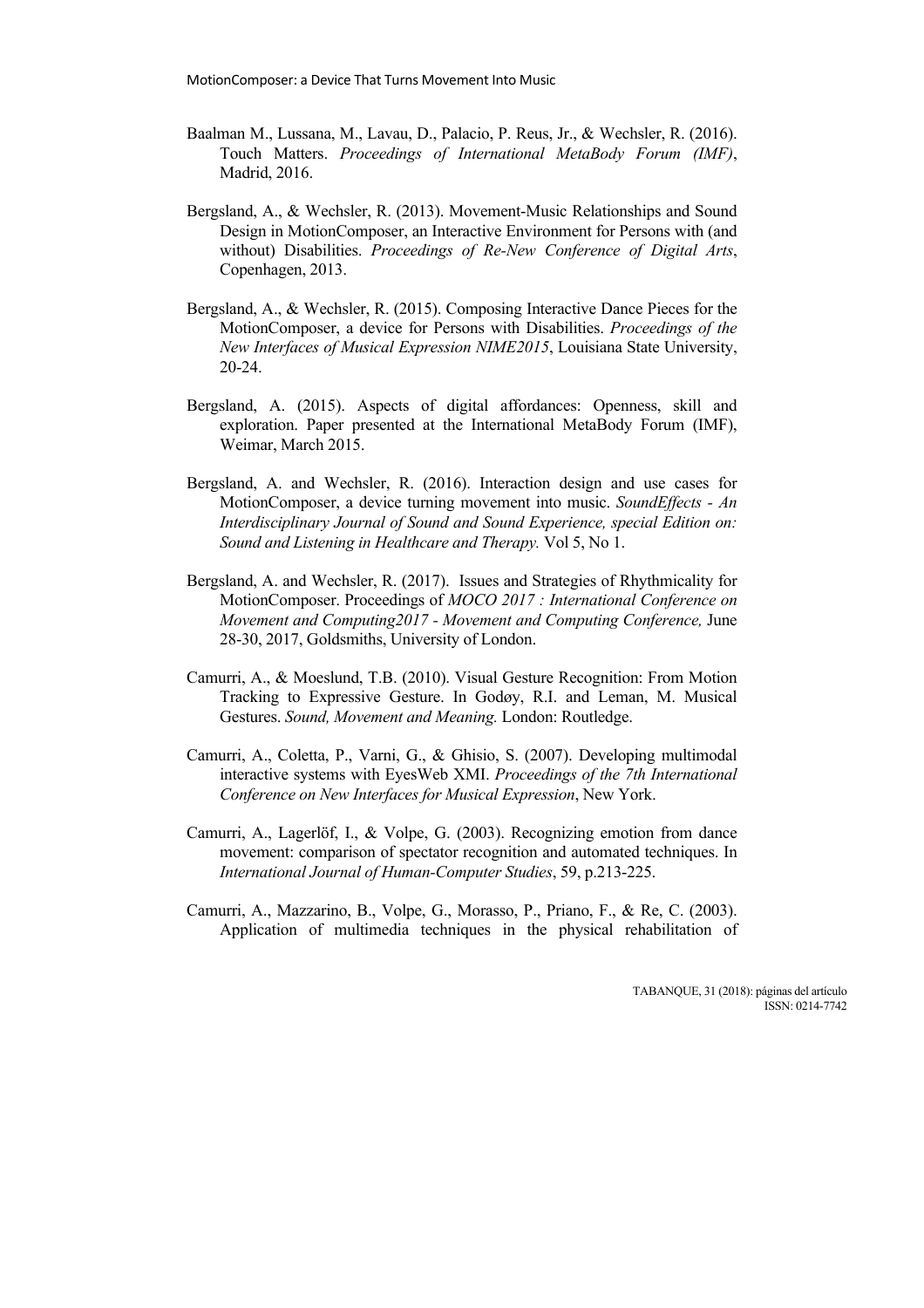Parkinson's patients. *The Journal of Visualization and Computer Animation*, 14(5), 269-278.

- Chafe, C., & Gurevich, M. (2004). Network time delay and ensemble accuracy: Effects of latency, asymmetry. *Audio Engineering Society Convention* 117, October 2004.
- Dahl, S., & Bresin, R. (2001). Is the player more infl uenced by the auditory than the tactile feedback from the instrument? Proceedings of the COST-G6 Workshop on Digital Audio Effects (DAFx-01) , Limerick, 194-197.
- Dietz, J. & Wechsler, R. (2016). Der MotionComposer Ein Werkzeug für kreativen Ausdruck (auch) für Menschen mit Komplexer Behinderung. Aktivität und Kreativität bei Menschen mit Komplexer Behinderung. Ed. Nicola Maier-Michalitsch and Gerhard Grunick. Düsseldorf: Verlag Selbstbestimmtes Leben, 2016. 100-07.
- Four, G.D. (2002). Decades of music therapy behavioral research designs: a content analysis of *Journal of Music Therapy* articles. J Music Therapy, 39(1), 56–71.
- Gallagher, S. (2000). Philosophical conceptions of the self: implications for cognitive science, *Trends in Cognitive Sciences*, Volume 4, Issue 1, 1 January 2000, Pages 14-21.
- Gruber, H.E., Fink, C.D., & Damm, V. (1957). Effects of experience on perception of causality. *Journal of Experimental Psychology*, 53 (2), 89-93.
- Halmrast, T., Guettler, K., Bader, R., & Godøy, R.I. (2010). Gesture and timbre. In Godøy, R.I., & Leman, M. (Eds.), Musical gestures: Sound, movement, and meaning (pp. 183-211). New York: Routledge.
- Higham, Tom (2012). Testing models for the beginnings of the Aurignacian and the advent of figurative art and music: The radiocarbon chronology of Geißenklösterle*, Journal of Human Evolution*, Vol 62, Iss 6, pp 655-726.
- Iwarsson, S., & Ståhl, A. (2003) Accessibility, usability and universal design positioning and definition of concepts describing person-environment relationships, *Disability and Rehabilitation*, 25(2), 57-66.
- Kirk, R., Abbotson, M., Abbotson, R., Hunt, A. & Cleaton, A. (1994). Computer Music in the Service of Music Therapy: the MIDIGRID and the MIDICREATOR systems. *Medical Engineering & Physics* 16(3), 253-258.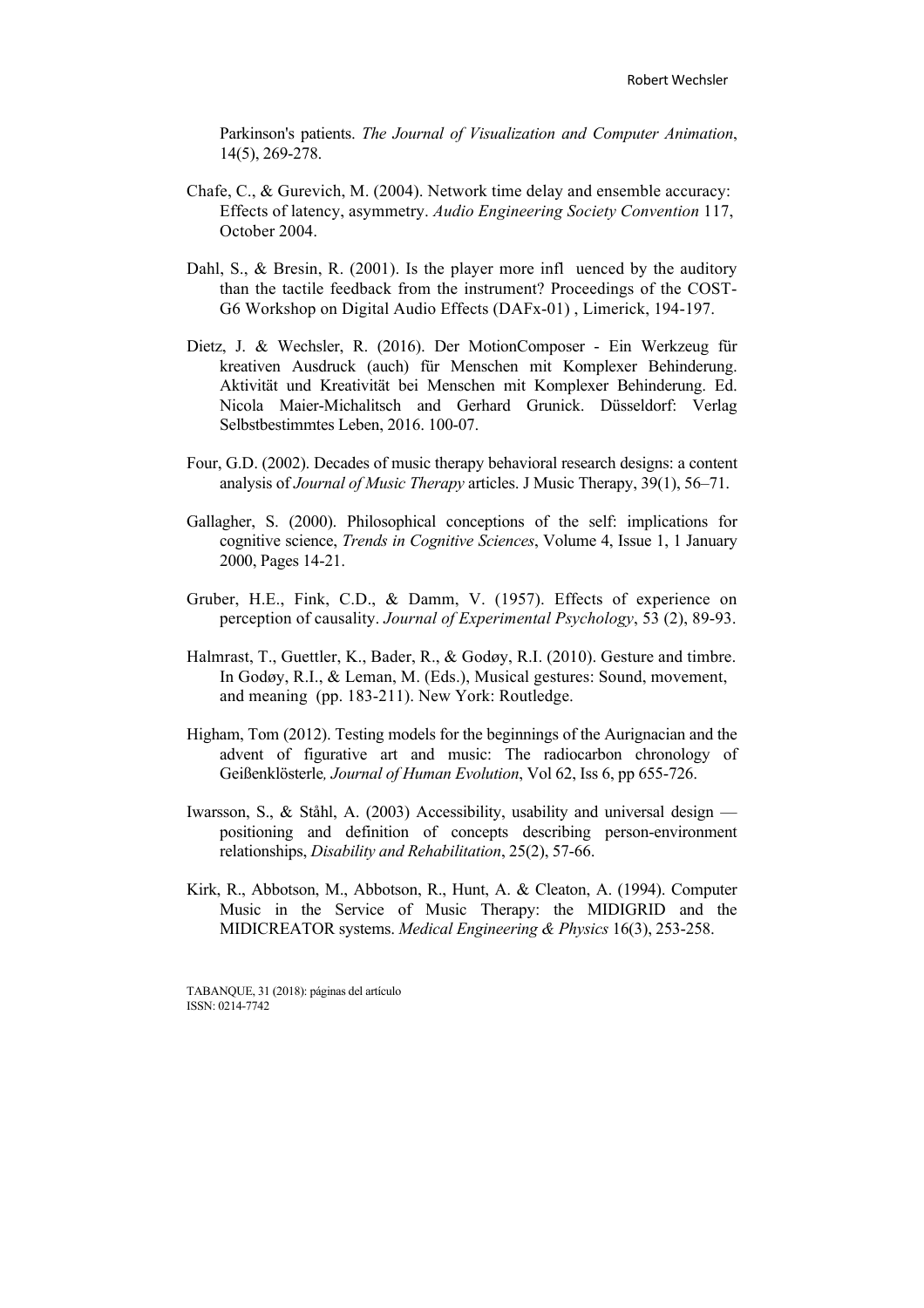- Konteogeorgakopoulos, A., Wechsler, R. & Kealy-Bright, W. (2013). Camera-Based Motion-Tracking and Camera-Based Motion-Tracking and Performing Arts for Persons with Motor Disabilities and Autism, in Assistive Technologies, *Disability Informatics and Computer Access for Motor Limitations,* IGI Global Publishers.
- Laforge, R. et al. (1999). Stage of Regular Exercise and Health-Related Quality of Life, *Journal of Preventive Medicine* 28, 349–360.
- Levine, Barry (2012). "Here Comes the Next Generation of Eye-Tracking". *Top Tech News*. Retrieved 17 March 2016. Alvar, Carlos y José Manuel Lucía Megías (2002), Diccionario filológico de literatura medieval española, Madrid, Castalia.
- Levitin, D. (2006). This Is Your Brain on Music: The Science of a Human Obsession, Dutton, ISBN 978-0-525-94969-5.
- Limerick H, et al. (2014). The experience of agency in human-computer interactions: a review*, Front Hum Neurosci*.
- Mäki-Patola, T., & Hämäläinen, P. (2004a). Effect of latency on playing accuracy of two gesture controlled continuous sound instruments without tactile feedback. *Proceedings of the Conference on Digital Audio Effects*, Naples, Italy, 11-16.
- Murcia, C. Q., & Kreutz, G. (2012). Dance and Health: Exploring Interactions and Implications. In R. A. R. MacDonald, G. Kreutz, & L. Mitchell (Eds.), *Music, health, and wellbeing*. Oxford: Oxford University Press.
- Haggard, P. (2017). Sense of agency in the human brain, *Nature Reviews Neuroscience* 18, 196–207 (2017)
- Paul, S., & Ramsey, D. (2000). Music therapy in physical medicine and rehabilitation. *Australian Occupational Therapy Journal*, 47(3), pp. 111-118.
- Peñalba, A. & Wechsler, R. (2010). Danza interactiva con niños con parálisis cerebral, XXVII *Congreso de la Asociación Española de Logopedia, Foniatría y Audiología*, 7, 8 y 9 de julio de 2010, Valladolid, Spain.
- Peñalba, A. (2015). "Expresión Musical Digital Con Alumnos Con Discapacidad Motora." *Eufonía. Didáctica de La Música* 65, pp. 58–63.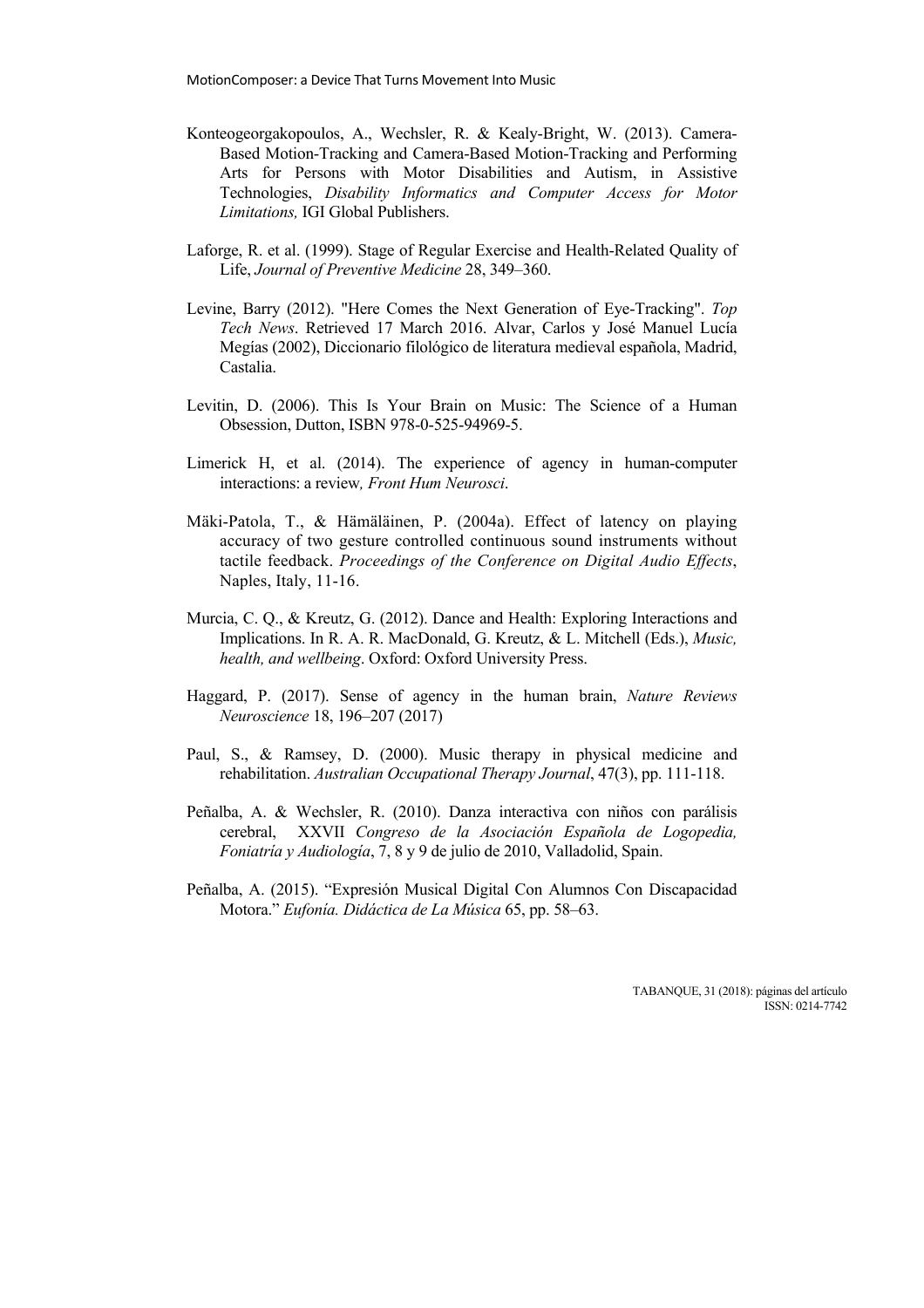- Peñalba, A., Valles, M., Partesotti, E., Castanon, R., & Sevillano M. (2015). Types of interaction in the use of MotionComposer, a device that turns movement into sound. *Proceedings of ICMEM – The International Conference on the Multimodal Experience of Music*, University of Sheffield, England, 2015.
- Picotin, R. (2010, December 28). L'inventeur de l'orgue sensoriel récompensé. Sud ouest. Retrieved from http://www.sudouest.fr.
- Report of the Secretary-General of the United Nations SGUN (2010), "Keeping the promise: realizing the Millennium Development Goals for persons with disabilities towards 2015 and beyond, July 26, 2010; Sixty-fifth session, Item 27 (b) of the provisional agenda; Social development, including questions relating to the world social situation and to youth, ageing, disabled persons and the family.
- Stensæth, K., & Ruud, E. (2014). New possibilities for the field of music and health and for music therapy? A case study of two children with disabilities playing with 'ORFI'. In K. Stensæth (Ed.), *Music, Health, Technology and Design (Vol. 7, pp. 39-66)*. Oslo: Norwegian Academy of Music.
- Stuckey, H.L., & Nobel, J. (2010). The Connection Between Art, Healing, and Public Health: A Review of Current Work. *Am J Public Health*. 2010 February, 100(2), 254–263.
- Swingler, T. (1998). "That Was Me!": Applications of the Soundbeam MIDI Controller as a Key to Creative Communication, Learning, Independence and Joy. Paper presented at *California State University Northridge Conference on Technology and Persons with Disabilities 1998*.
- Tam, C., Schwellnus, H., Eaton, C., Hamdani, Y., Lamont, A., & Chau, T. (2007). Movement-to-music computer technology: a developmental play experience for children with severe physical disabilities. *Occupational therapy international*, 14(2), 99-112.
- Tarabella, L., & Bertini, G. (2004). About the Role of Mapping in Gesture-Controlled Live Computer Music. In Wiil, U.K. (Ed.), *Computer Music Modeling and Retrieval: International Symposium*, CMMR 2003, Montpellier (pp. 217-224). Berlin, Heidelberg: Springer Berlin Heidelberg.